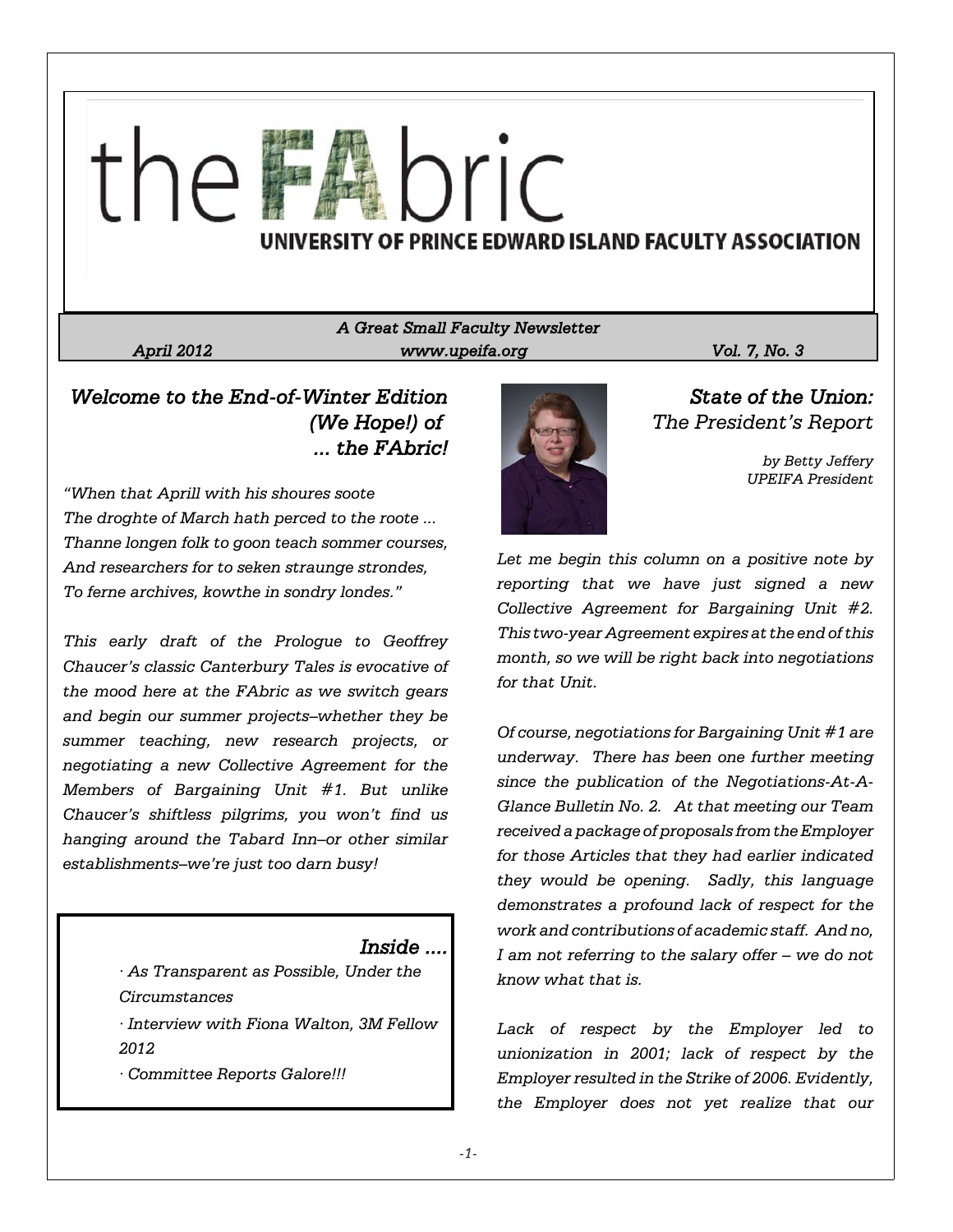*Membership will not tolerate this. It is especially disappointing that agents of the Employer would demonstrate such an attitude at a time when many of us have been engaged in the reflections and future directions visioning exercise (where one of the values was identified as 'respect and collegiality').*

*This lack of respect by agents of the Employer is also being demonstrated in how several of our Members are being treated. We are working on a number of issues right now affecting individual Members.*

*Our Annual General Meeting is approaching – on April 20 – and at that time I will be reporting on the FA Year in Review. That will also be an opportunity for you to hear reports on negotiations and grievances. In this issue of the FAbric you can read reports from the Chairs of our Standing Committees, as well as FA Reps on university committees. This will give you some idea of the work being done on your behalf, and indeed on behalf of the University.*

*Thank you to all of you who are engaged in that work. It is only too apparent that it is the Faculty Association and its Membership who are working and advocating to ensure that this University is indeed a destination university for students and academic staff – a university of which we can all be proud.*

*Two upcoming celebratory opportunities for each of us to pat ourselves on the back, and also to tip the hat to our colleagues, are FA Time on April 20, immediately following the Annual General Meeting, and the Faculty Recognition Event on May 7 to honour award winners, retirees, and those Members with 25 years of service. Let's look forward to these events.*

*I would like to close this column by thanking you for the confidence you placed in me to serve as your President this year, as well as for the coming year. It is a privilege to serve the Membership of the Faculty Association and the University in this way.*

# *NOTICE TO ALL MEMBERS OF THE UPEI FACULTY ASSOCIATION*

# *Annual General Meeting*

*Friday, 20 April 2:00 pm-3.30 pm Kelley 237*

# *Proposed Agenda*

- *1. Approval of Agenda*
- *2. President's Report*
- *3. Grievance Report*
- *4. Treasurer's Report*
- *5. Awards & Scholarships Committee Report*
- *6. Communications Committee Report*
- *7. Equity Committee Report*
- *8. Research & Advocacy Committee Report*
- *9. Social Committee Report*
- *10. Nominating Committee Report and 2012- 2013 Elections*
- *11. Other Business*
- *12. Bargaining Unit #1 Negotiations Report*
- *13. Adjournment*

*The AGM will be followed by FA Time in the Faculty Lounge, Main Building.*

# *All Members Encouraged to Attend!*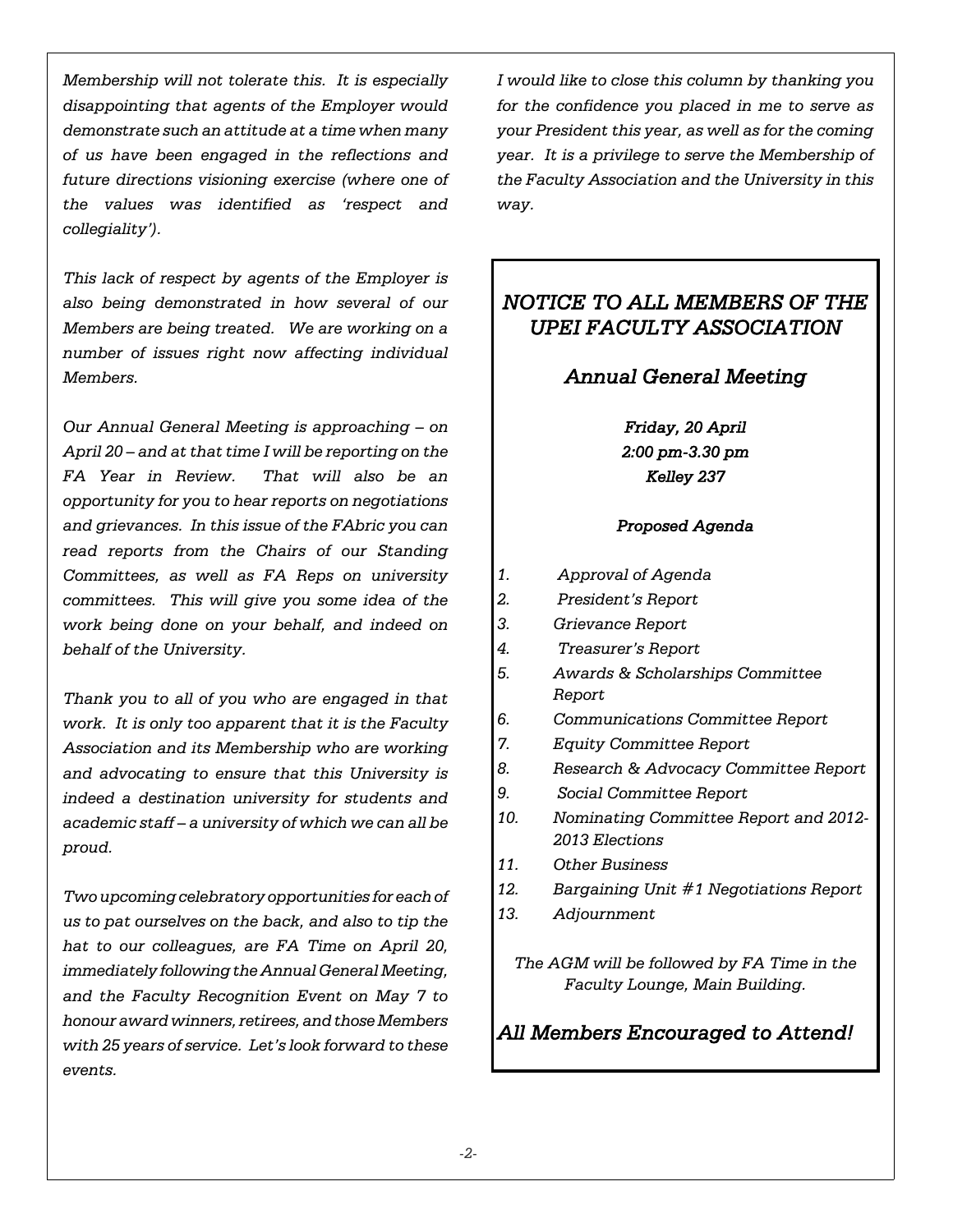# *Interview with Fiona Walton 3M Fellow 2012*

*FAbric: Congratulations on your 3M Fellowship. What does this mean for you and for UPEI?*

*Fiona: 3M Fellowships reward exceptional contributions to teaching, learning and educational leadership. They consider teaching excellence as well as scholarship and a commitment to enhancing the educational experience of every learner.* 

*For me, the Fellowship is all about our collaborative work in the Faculty of Education to increase access to university education for Aboriginal educators and help Bachelor of Education students to understand how to teach in what can be quite challenging Indigenous contexts in Canada and elsewhere. Basil Favaro and I started the Specialization in Indigenous Education at the BEd level that has grown in strength over the years.*

*UPEI is one of two universities in Canada offering university programs to Inuit educators in Nunavut. The Master of Education (Nunavut) continues to be the only graduate program that is offered in the new Territory. This gives us a special role in the education of Aboriginal people in Canada.*

*We offer the MEd in Nunavut as well as the fivecourse Certificate in Educational Leadership in Nunavut (CELN). The MEd is offered to Inuit educators who otherwise could not easily access graduate programs in Southern Canada.* 

*Our team of instructors in the Nunavut program is dedicated to the learning experience of each and every student in a way that requires us to understand the many challenges they face in their lives at the same time as we support their academic growth at the graduate level. We provide a lot of* *individual feedback on writing in English because the students are learning in their second language. Some of our MEd Nunavut graduates are now teaching in the program, often in Inuktitut, and they invite Elders to bring deeper Inuit knowledge into the courses. This makes the learning more relevant and meaningful and therefore more engaging and real.*



*Fiona Walton (left) with Danielle Frenette. Danielle is a graduate of the Indigenous Specialization programme, now completing the third year of teaching in Kugluktuk.*

*FAbric: What kinds of approaches to teaching do you use to engage your students?*

*Fiona: We plan our courses collaboratively so that we can balance Inuit and mainstream perspectives and content. This also means that instructional ideas are shared and accountability is raised because of team teaching. Our teaching, on-line and in face-to-face contexts, is visible to our*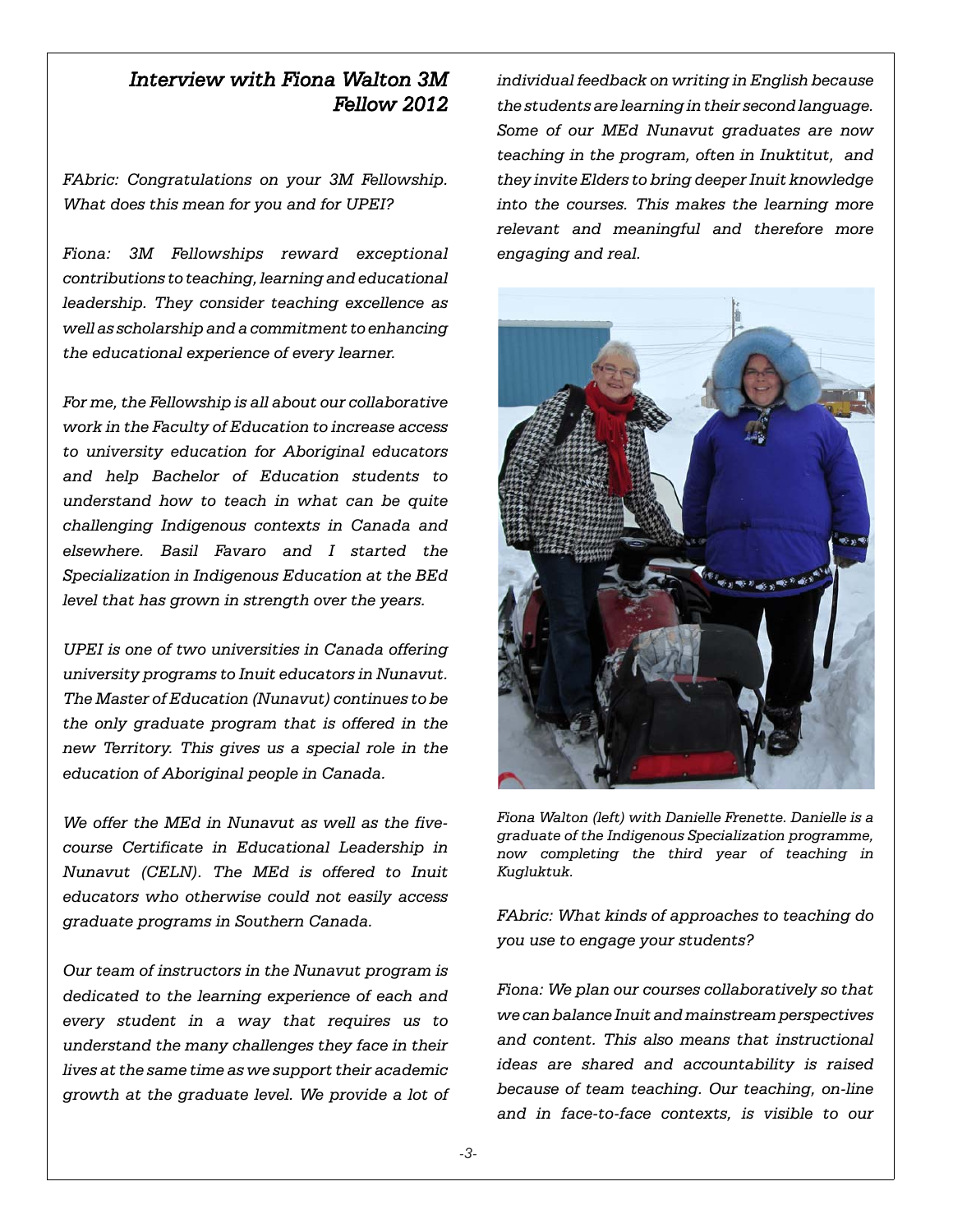*teaching partners which means that if you are not totally prepared, it shows. That can be stressful but it also means that we teach what I call our 'best selves', putting our best foot forward. The 70/30 rule applies. Seventy percent of our time is spent preparing and 30% delivering instruction and engaging and supporting the students.* 

*Our teaching reflects the values, principles and goals we developed together for the programs, drawing from our own Faculty mission as well as from those established in Nunavut. For example, tunnganarniq is a moral value identified by Inuit Elders as one that guides their society. Tunnganarniq means that Inuit are expected to be welcoming, approachable, hospitable, humble, kind, generous, honest, and respectful. This translates into actual practices that we try to use and model in our teaching. It creates a learnercentred ethos within our courses right from the moment students arrive. At the same time we uphold critical reflection as an unwavering tenet of our graduate programs and it is an element that I focus on rigorously in all my teaching. Bringing together challenge as well as support in teaching is the key to helping each learner to push themselves to a higher level. We provide the scaffolding and encouragement that enables our students to take the next step in learning.* 

*FAbric: Are there specific pedagogies you draw on in this values-based teaching?*

*Fiona: I use a lot of cooperative learning techniques. Students often work in base groups, smaller groups where both individual and group accountability and specific roles are established. All too often, group work ends up being driven by the conscientious, hard workers while a few students may be cruising along. That does not promote learning for everyone in the class. Using cooperative learning means the specific purpose for any group*

*activity needs to be as clear as possible or time is wasted. I try to focus on both the 'what' (content) as well as the 'how' (method) in each and every class I teach.* 

*I find it is helpful to really strive to bring theory and practice together, otherwise students seem to get stuck in one or the other as if they are separate when they must inform each other. For example, the scaffolding I referred to in your last question is based on Vygostskian learning theories and is translated into practice every time we provide the supports learners need to really understand the concepts we are teaching. I always say that theories are the most useful things we have in our world, even though students seem to think they are difficult. Teaching is about finding ways to show how theories make so many things function well. Pedagogies translate theoretical knowledge and deepen understanding; for me this often means modelling, demonstrating or showing students a concept while also talking about the metacognitive aspects of what I am doing. I explain the meaning as I teach. Then I ask the students to do the same as they apply theory to practice so it comes alive for them and the meaning is deeper and possibly retained for longer. Sometimes this creates those light bulb moments.*

*Of course, it's pretty important to bring passion and excitement for learning into teaching. Sometimes I feel as if I am 'over the top' or that I get carried away with the moments of teaching, but students seem to respond. I guess it's hard to go to sleep if a teacher is fully awake and moving around the classroom as she teaches?*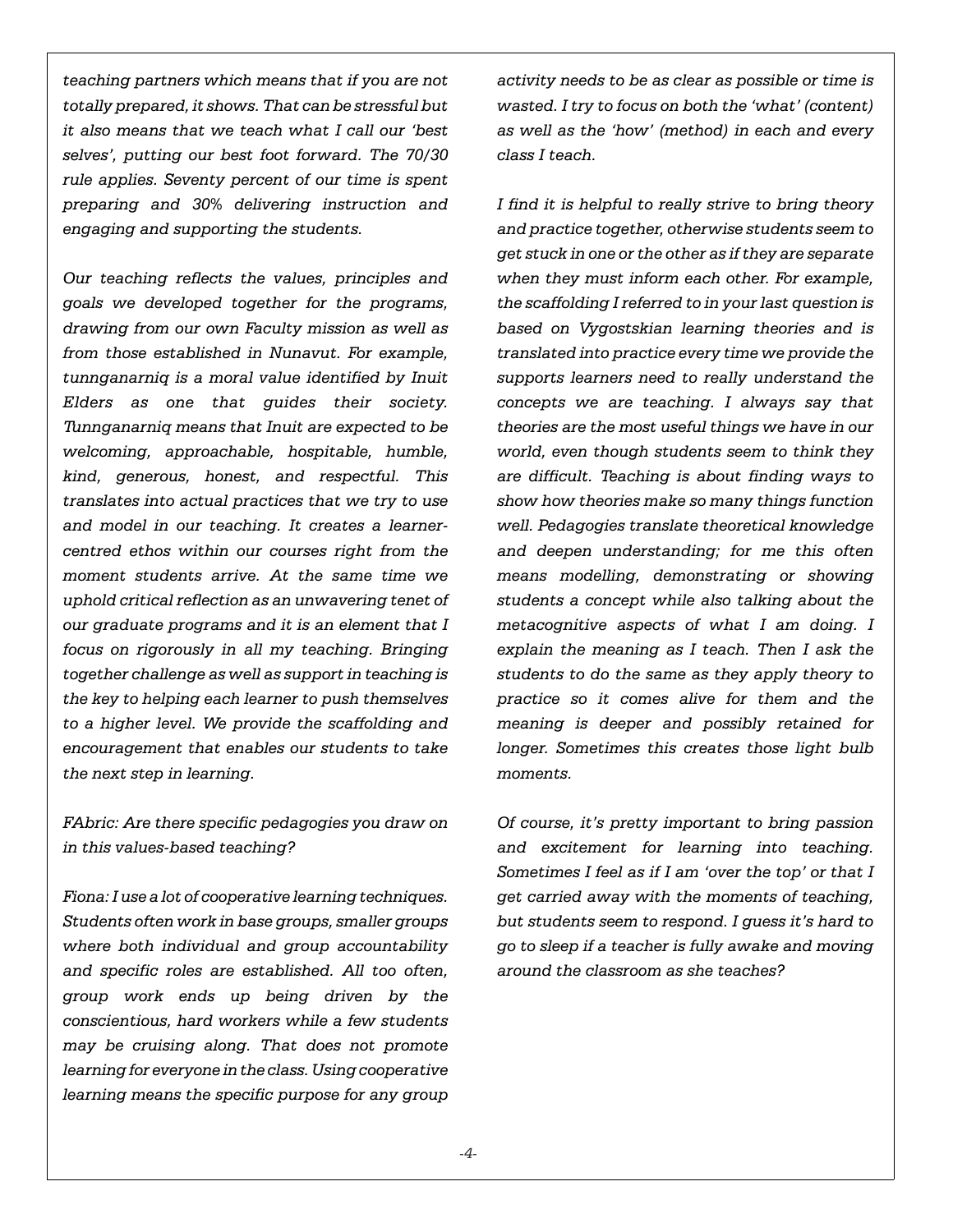# *Committees Galore!!! Reports, Reports and More Reports*

*Under the Association's Bylaws, the Chair or Cochairs of each of the Association's committees is obliged to report to the Membership on its activities at least once a year. What follows are the reports of Bargaining Unit #1 Joint Committee, the Communications Committee, the Equity Committee, the Research and Advocacy Committee, the Benefits Advisory Committee, the Joint Benefits Management Committee, the Awards and Scholarships Committee, the Social Committee and the Nominating Committee. Included here as well are reports from the Association's CAUT and NUCAUT Council delegates, and the CAUT Defence Fund.*

# *Bargaining Unit #1 Joint Committee*

*By Betty Jeffery*

*The Joint Committee has the mandate to review issues which arise from the application of the Collective Agreement and to attempt to foster more effective work relationships between the Parties. The complete terms of reference for the Committee may be found in Article A14 of the Collective Agreement. Representing the Association on this Committee are Wayne Cutcliffe and Betty Jeffery; the Employer's representatives are Jim Randall and Peggy Leahey. The Committee did not meet this year, but will need to do so shortly to finalize the Essential Services list which would be in effect in the event of a work interruption, lockout, or strike (see Article H6.4).*

#### *Communications Committee*

#### *By Betty Jeffery, Chair*

*The Committee's major efforts each year can be seen in the production of three issues of the FAbric*

*and in the maintenance of the website. This year the Committee decided on a new layout/design for the FAbric, and desktop publishing software was purchased. Keep watching the FAbric to see the results. Other work this year included the review of documents such as the Policy for Communications with Members and the Guide for New Members. The Committee will be meeting in late April to begin a discussion about a re-design of the website.*

*Joining me on the Communications Committee this year were Mark Barrett, Janet Bryanton, Sandy McAuley (Website Coordinator), Sandra McConkey, Richard Raiswell (the FAbric Editor), and Marva Sweeney-Nixon. Janet and Marva will be leaving the Committee, and I sincerely thank them for their service. In addition, twenty-six Communication Reps play a valuable role in facilitating the two-way flow of information between the Membership and Executive.* 

# *Equity Committee Report*

*By Nola Etkin, Chair*

*The UPEIFA Equity Committee works to promote and advocate for equity in its broadest sense and to advance equity issues in University and Association policies, practices and activities. Our main activities this year were associated with Fair Employment Week, which recognizes and celebrates the contributions of contract academic staff. Our first issue of "Spotlight on Sessionals" highlights the outstanding contribution of our sessional instructors to teaching, research, and service. The Chair of the Equity Committee has also been involved in Equity work on a national scale through CAUT's Equity Working Groups. In the coming year we look forward to continuing to advocate for all of our members and to contribute to the inclusion of equity issues in UPEI policy and*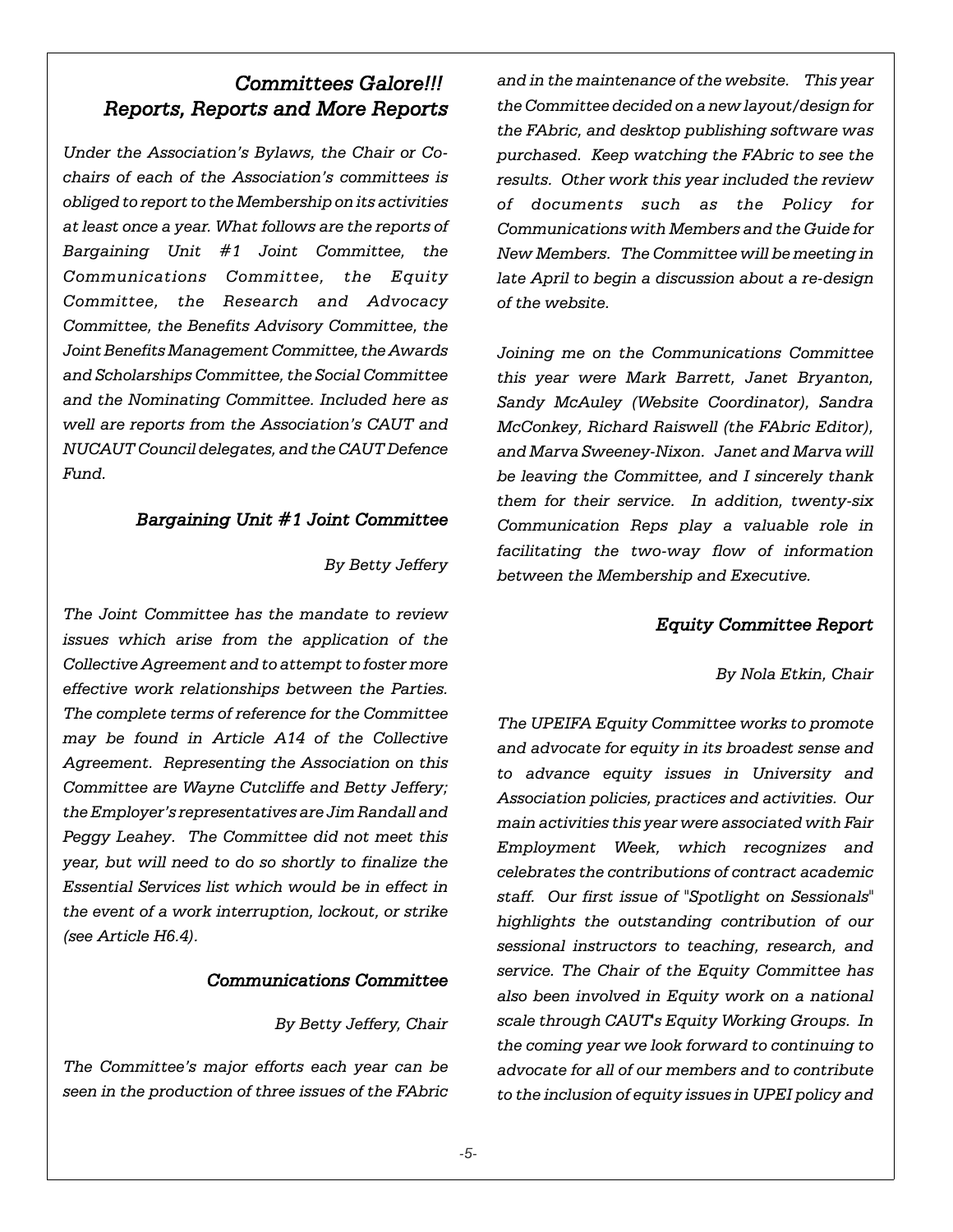#### *procedures.*

*Committee members this year were Nola Etkin (Chair), Charles Adeyanju, Ann Braithwaite, Wendy Carroll, Brenton Dickieson, Charlene VanLeeuwen, and Fiona Walton.*

#### *Research and Advocacy Committee Report*

#### *By Laurie McDuffee*

*The UPEIFA Research and Advocacy Committee was formed for the first time this year. Members of the committee worked with our lead negotiator, Sharon Myers. On request by Sharon, the committee researched background information on several key topics relevant to negotiations. This information has proven to be a valuable asset to the negotiating team while preparing for negotiations and should also be a major benefit during negotiations. The committee is expected to continue to work with Sharon and the negotiating team by continuing research into various negotiating issues when required in support of negotiations. Members include: Laurie McDuffee (Chair), Jim Sentance, Henrik Stryhn, Donald Moses, Shannon Fitzpatrick, Sami Khadiri, Linyuan Guo.* 

## *Report of the Benefits Advisory Committee*

#### *By David Seeler and Laurie McDuffee*

*The Benefits Advisory Committee is an Employer's Committee which acts in an advisory role on issues in respect to Group Life Insurance, the Accidental Death and Dismemberment Plan and the EFAP which affect all employees on Campus. This Committee meets 2 or 3 times a year to review Actuarial Reports and make recommendations to the Employer. This group is also charged with looking into a Group Life Policy for those who are over 65. At this time the employer is still gathering information in respect to this item. Ultimately all* *groups on campus will have to agree to this improvement if our members who continue to work past 65 are to enjoy better protection.*

*Laurie McDuffee (Health Management) and David Seeler (Companion Animals) represent the Association on this Committee.*

# *Report of the Joint Benefits Management Committee*

#### *By David Seeler and Laurie McDuffee*

*The Joint Benefits Management Committee was formed as a direct result of negotiations and implementation of the Collective Agreement (Article D 5.3, Page 54). The Committee has management jurisdiction over Supplementary Health Care Insurance and Long Term Disability Insurance. The Committee consists of 2 members from the Faculty Association and 2 members of Administration. The Committee generally meets yearly to review reports from Medavie and the Actuary Morneau Shepell as to how the two benefit plans are doing and then makes recommendations to their respective superiors in respect to changes to the plans or premiums associated with the plans. In the instance of the Association, the Executive formally approves (or not) the proposed changes.*

*Further details of the Committee and the Benefits you enjoy may be found in Article D-5 (Page 54) of the Collective Agreement.*

*Laurie McDuffee (Health Management) and David Seeler (Companion Animals) represent the Association on this Committee.*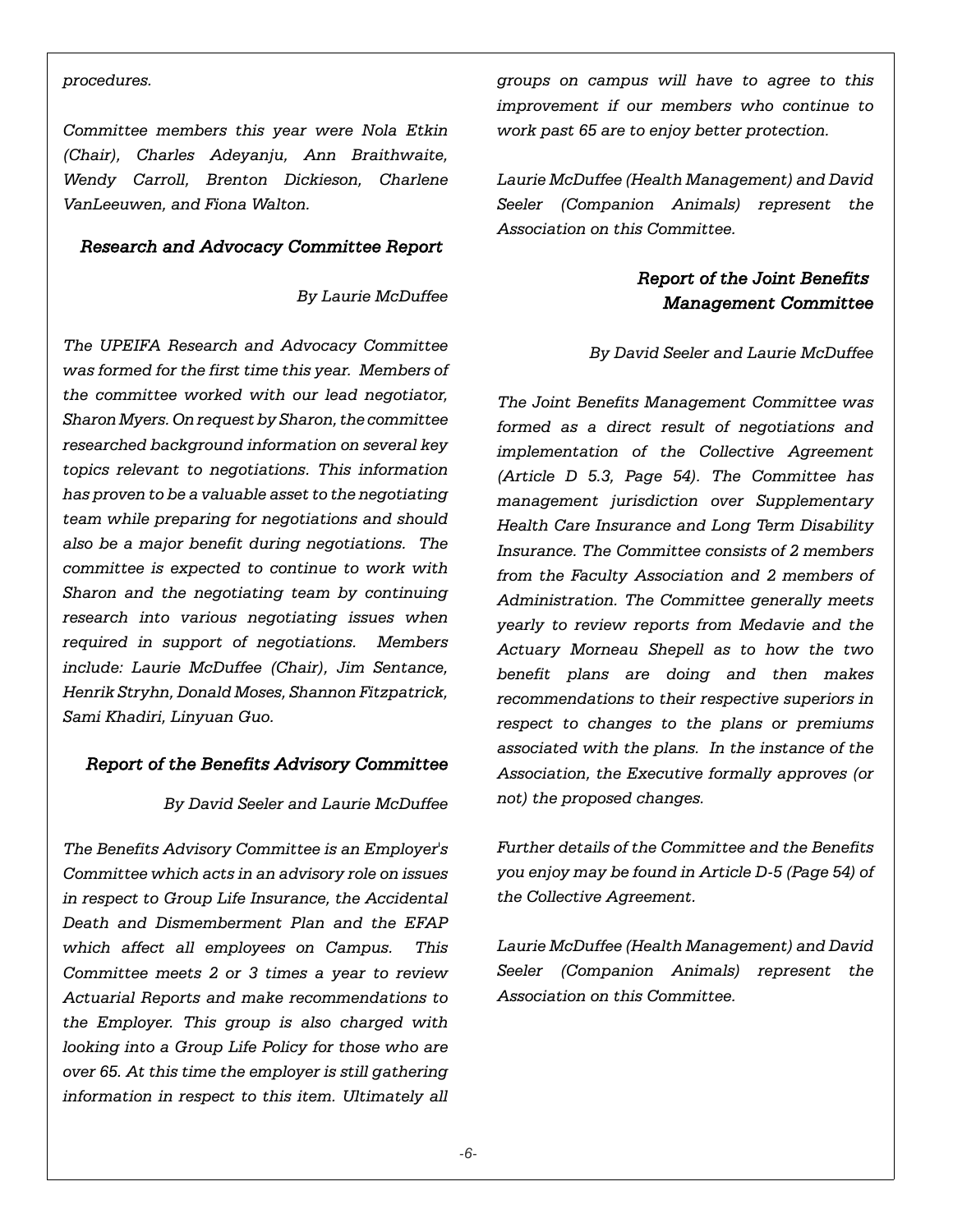#### *Awards and Scholarships Committee*

#### *By Lori Weeks, Chair*

*The purpose of the Awards and Scholarships Committee is to oversee all of the student and faculty awards and scholarships sponsored or cosponsored by the Faculty Association and any associated events. Committee members this year were Spencer Greenwood, Rob Hurta, Barry Linkletter, Thomy Nilsson, and Nassar Saad.*

*This year, our committee developed the first terms of reference for the Awards and Scholarships Committee. We reviewed the list of current student and faculty awards and events sponsored by the Faculty Association and made recommendations for some changes.* 

*The annual student awards and scholarships and events we currently sponsor or co-sponsor are:*

- *· Gold and Silver Medals awarded to the students with the highest and second highest standing in third year.*
- *· Two full tuition renewable scholarships awarded to Island high school students.*
- *· A gift of a book to the graduating class that is placed in the Robertson Library.*
- *· Co-sponsoring the convocation awards ceremony.*

*The faculty awards and events we currently sponsor or co-sponsor are:*

- *· Merit Award for Scholarly Achievement awarded to three-full-time faculty annually*
- *· Hessian Merit Award for Excellence in Teaching awarded to 3 full-time faculty and 1 sessional instructor annually*
- *· Organizing and co-sponsoring an annual event to recognize faculty recipients of the*

*Hessian Merit Award for Excellence in Teaching, the Merit Award for Scholarly Achievement, members who have completed 25 years of service to UPEI, and retirees.*

*We look forward to working with the University Administration in subsequent years to develop policies and procedures for the new Presidential Awards of Merit for faculty.* 

*There are two subcommittees of the Awards and Scholarships Committee that adjudicate the nominations for the faculty awards. This year, Fred Kibenge Chaired the Merit Award for Scholarly Achievement subcommittee and the others members were Nassar Saad, Palanisamy Nagarajan and Richard Raiswell. Janet Bryanton Chaired the Hessian Merit Award for Excellence in Teaching Subcommittee and the other members were Rabin Bissessur, Cynthia MacDonald, Richard Lemm, Brent MacLaine, Jonathan Spears and Maureen Wichtel. Thank you for your many hours of service devoted to selecting UPEI's best teachers and scholars!* 

*Please make plans to attend the Faculty Recognition Event at 7 pm at the Wanda Wyatt Dining Hall on May 7.*

#### *Social Committee Report*

*By David Groman, Co-Chair*

*The UPEIFA Social Committee continued this past year to provide opportunities for Association Members to meet and interact socially, with the usual series of Coffee Times and FA Times. The Annual Christmas Reception was held at The Pilot House downtown. Our last FA Time for this academic year will occur following the AGM on Fri. Apr. 20 (3:30-5:30) in the Faculty Lounge, Main Building. For the coming year, the Committee has proposed that a social events survey be designed*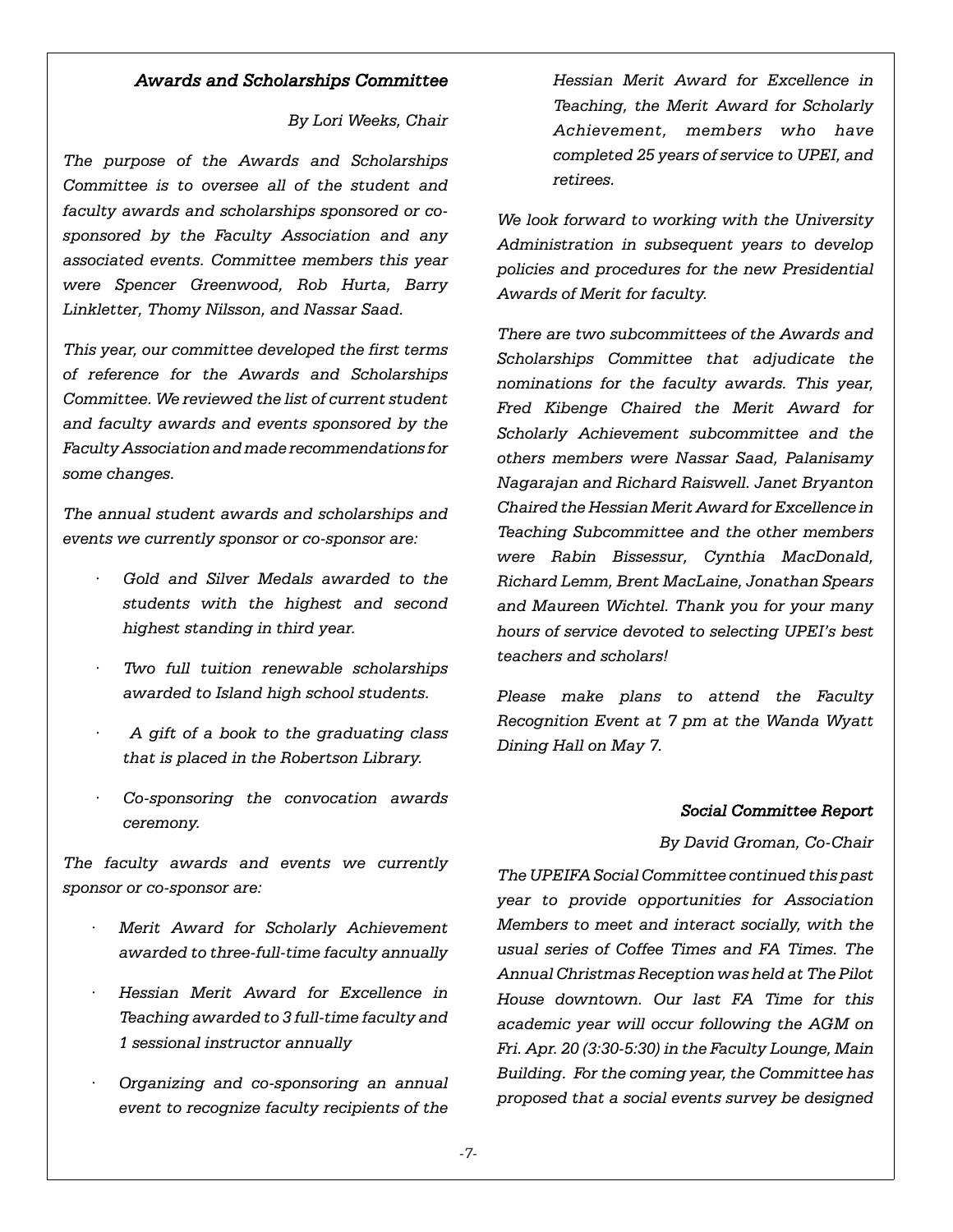*to gather input from all UPEIFA members.* 

*Committee members this year were David Groman and Michael Arfken (co-Chairs), Jim Sentance, Melissa Belvadi, Carmencita Yason, Amy MacFarlane and Colleen MacQuarrie.*

#### *Nominating Committee Report*

*By David Seeler, Chair*

*The responsibility of the Nominating Committee is described in detail within the Bylaws [Article 12.8] and two of its members are elected from the Membership at the Annual General Meeting after all other Committee elections are completed. The Chair of the Nominating Committee is the Past President of the Association.*

*This year the Committee members included David Seeler, Committee Chair (Companion Animals); Pedro Quijon (Biology), and James Moran (History). Midway through the year, James Moran moved into another position which excluded him from Association business and Karem Simon (Music) replaced James on the Committee.*

*The Committee met once to discuss and prepare for the upcoming elections process. The Committee also discussed the issue of asking candidates to provide a "bio" along with their application during election processes in the future. The Committee identified numerous issues around that request and discussion between the Chair and others in the Membership demonstrated a wide variety of opinions on the subject. The Chair submitted a verbal report to Executive on the issue in the Winter Semester and a decision was made to allow nominees to provide a "Candidate's Statement" on a voluntary basis in the upcoming election process for 2012 - 2013.*

*The elections process went very smoothly this year*

*and Karem Simon will be presenting the results at the Annual General Meeting on 20 April.*

## *CAUT Council Delegate Report*

#### *By Betty Jeffery*

*As a member of the Canadian Association of University Teachers (CAUT), the UPEIFA sends a delegate to the semi-annual meetings of CAUT Council—one held in the Spring and one in the Fall. Of special interest from the Spring 2011 Council meeting was the election of Wayne Peters as the President of CAUT—a proud moment for the UPEIFA Membership. At the same Council meeting, Vic Catano of Saint Mary's University was recognized for his 30+ years of service to CAUT, most recently as the Chair of the Academic Freedom and Tenure Committee. Vic serves the UPEIFA as our nominee to arbitration boards.*

*It was at that Council Meeting that delegates also approved a restructured organizational model creating an Equity and Diversity Council, four equity working groups, and two Members-at-Large—one for Aboriginal academic staff and one for Francophone academic staff.*

*One of the highlights (or lowlights) of each Council is the report from the Executive Director when he brings to our attention academic freedom cases currently being investigated. The principal threats seem to be in the areas of casualization, corporatization, contracting out of academic work, loss of custody and control of records, and respectful workplace policies. We are not immune to these threats here, and must be ever-vigilant in the fight to defend academic freedom.*

*The challenges facing post-secondary education at this time are great. We can be thankful for the leadership role which CAUT plays.*

*The UPEIFA benefits directly from many of the services provided by CAUT. This year, for*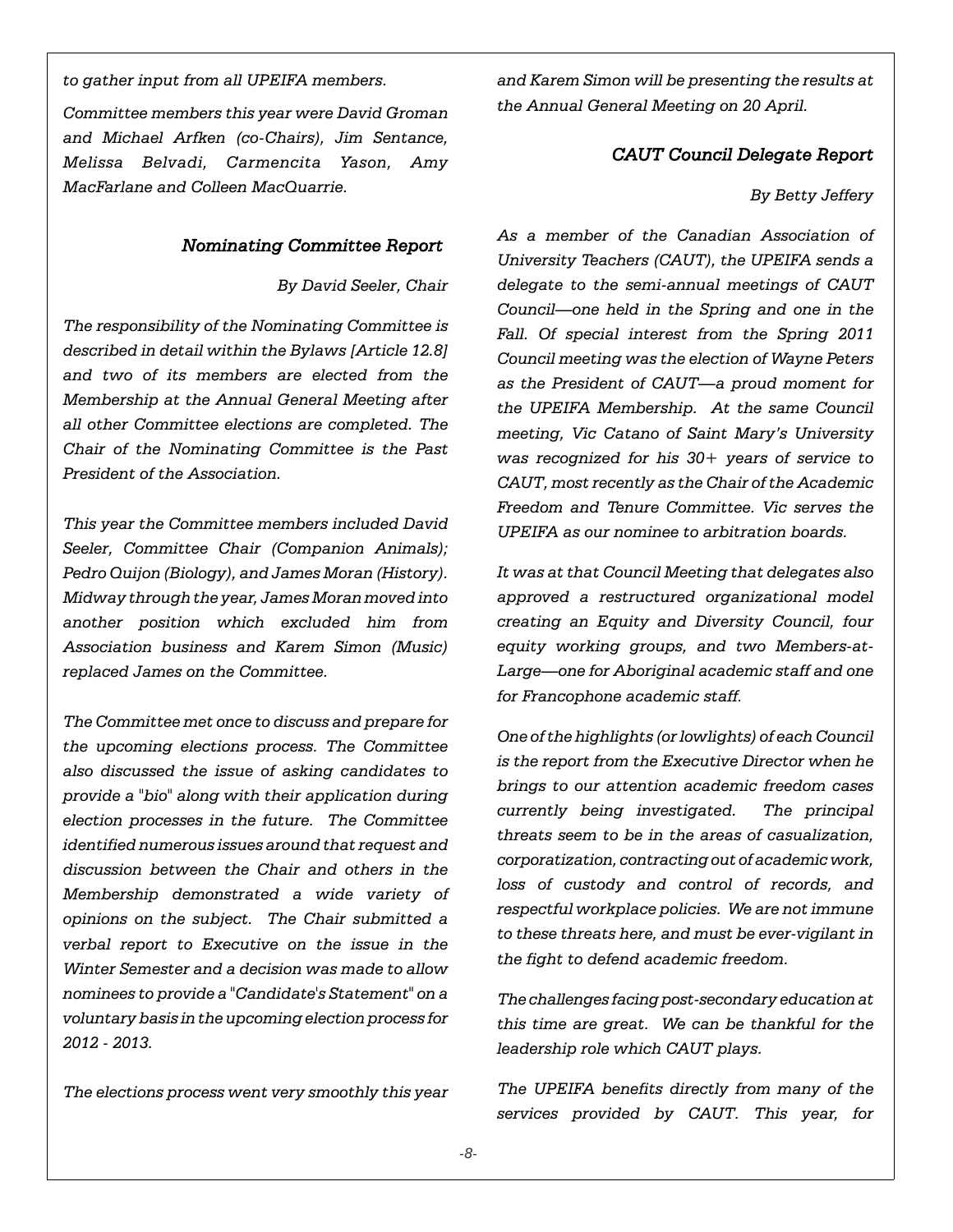*example, workshops were held here on collective bargaining and grievance handling. The UPEIFA also took advantage of workshops held in Ottawa—I attended the Workshop for New Presidents as well as the Forum for Presidents, and delegates attended the Workshop for Senior Grievance Officers, the Forum for Chief Negotiators, and the Librarians Conference. Some of our Members also took advantage of the webinar series which CAUT introduced on issues surrounding bargaining, intellectual property, and health and safety.*

#### *NUCAUT Delegate Report*

#### *By Betty Jeffery*

*NUCAUT (National Union of the Canadian Association of University Teachers) represents 25 unionized academic staff associations, with about 19,000 individual members. We have been members of NUCAUT since the fall of 2006. A convention is held triennially; in 2011 it was held in Vancouver. While I did not attend, delegates from member associations have the opportunity to meet semi-annually the morning prior to the start of CAUT Council. At that time in addition to hearing reports from representatives on various Canadian Labour Congress committees, delegates share in a round-table format what is happening at their institutions. Whether the information shared is about negotiations, attacks on collective bargaining rights, or threats to academic freedom, the time proves to be well-spent.*

#### *CAUT Defence Fund*

#### *By Larry Hale*

*Since the economic downturn in the fall of 2008, the academic labour scene had been fairly quiet. Academic staff unions were very cautious in bargaining, and this resulted in relatively few* *situations where strike action was a serious possibility. That couldn't last forever. Indeed, two strikes by academic staff unions took place this past fall. Librarians were out for two weeks at Western University in London, Ontario, where the key issues were job security and salary for that particular group; this was the first strike in Canada by academic librarians acting alone. Then, the full academic staff complement at Brandon University were out for seven weeks, with pensions being a key issue. I was honoured to represent UPEIFA on both picket lines as part of the flying picket effort of the CAUT Defence Fund.*

*Since the fall, there have been a couple of close calls (Dalhousie and Wilfrid Laurier), with strikes averted at late stages in both cases. Again, pension plans were a critical factor in those negotiations.*

*A number of smaller universities in the Maritimes (Mount St. Vincent, St. Mary's, St. FX, ourselves) are negotiating new contracts this summer. Doubtless, negotiations will be tough in all cases. However, all union bargaining teams take the "chip" of the support of the CAUT Defence Fund to the table. If job action is needed to get a fair contract, then union members can take that step if they so choose, knowing that the Defence Fund has their back financially.*

# *Got those Markin' Blues?*

*Visit the UPEIFA online*

*At www.upeifa.org you won't find too many hot toons to download, nor any of those crazy video game things the young folks play. But you will find notices, announcements, updates, events ... and details about contract negotiations as they advance. Good wholesome fun and solidarity!*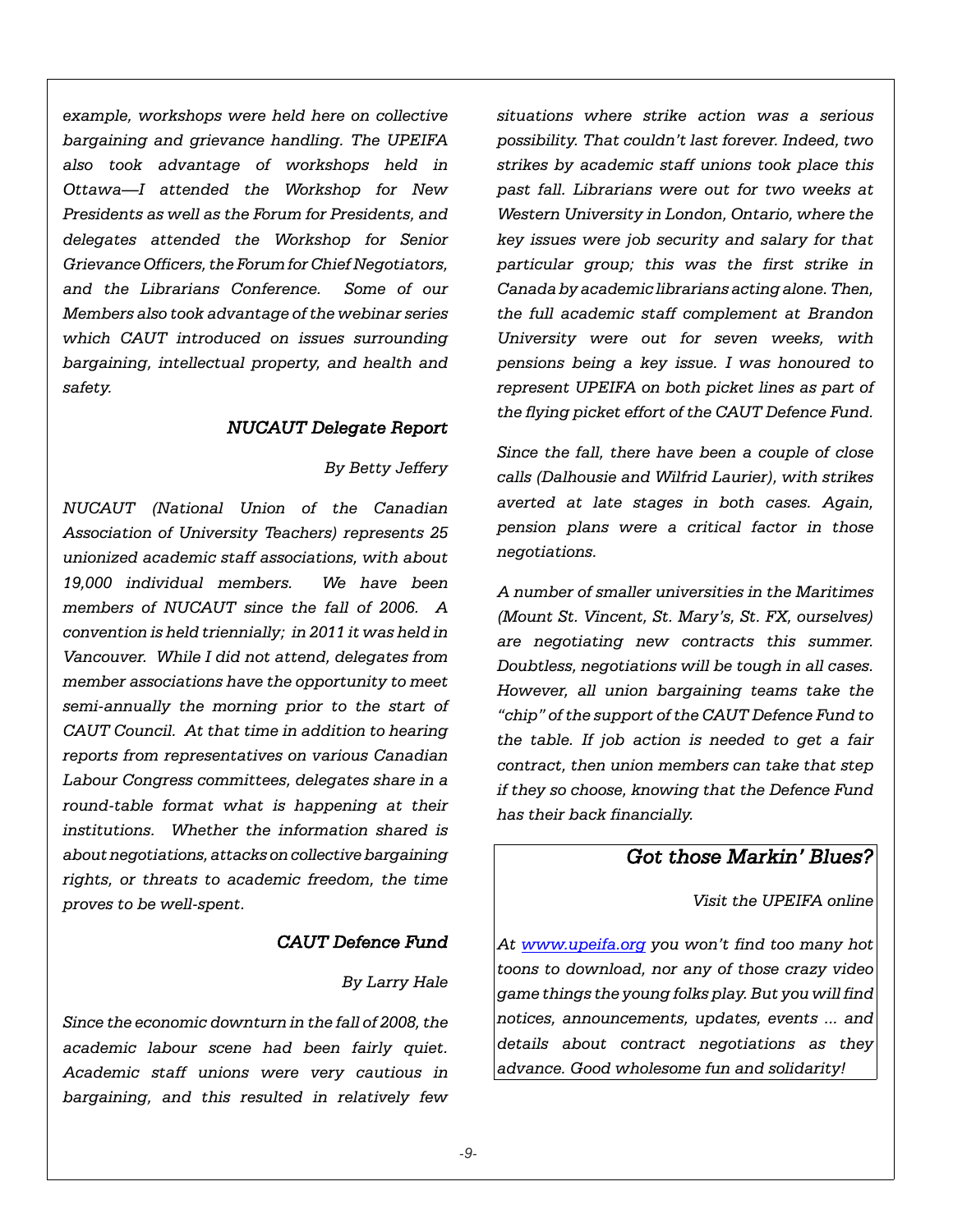# *FACULTY RECOGNITION NIGHT*

# *Wanda Wyatt Dining Hall, UPEI*

# *Monday, 7 May*

*Reception: 6 p.m.*

*Dinner: 7 p.m.*

*Plan to come out to celebrate scholarly and teaching accomplishment, and to honour those who have contributed so much to our university: our members who provided 25 years of service to UPEI and our retirees.* 

*Tickets are \$25 each for FA members and their guests; all others are \$50 each.*

*Pre-order your tickets at the Faculty Association Office, 315 Main, or by contacting Susan Gallant: sgallant@upei.ca or 566-0438*

# *UPEIFA: A GREAT Small Faculty*

# *As Transparent as Possible, Under the Circumstances*

*By Geoffrey Lindsay, Member of the UPEIFA Negotiating Team*

*When I was asked to write an article for The FAbric on the challenges of communicating with the Faculty Association membership during our current round of collective bargaining, I joked that it would consist of one sentence: "We can't tell you much, but trust us." Although I had followed the last two rounds of negotiations, as most of us did, by reading the Negotiations-at-a-Glance Bulletins and* *by attending FA meetings, I had assumed that there was much that the Chief Negotiator and Faculty Association President couldn't tell us by virtue of the fact that the bargaining committee was still "in negotiations."*

*Before I continue, I'll just note that the FA has a policy on decision-making and communication with the membership during collective bargaining that can be found on the UPEIFA website (see the URL in the box below). In part, the policy states that the FA Executive Committee appoints the negotiating team and is responsible for instructing and coordinating the work of that team. More importantly for the purposes of this article, the FA President (or his/her designate) is the individual responsible for communicating with the membership about collective bargaining and is the sole spokesperson for the Association to the media.*

*As I prepared to write and went back over the Negotiations-at-a-Glance Bulletins from the last round it came as a surprise that there was much more detail in those than I had anticipated or remembered. There, in broad strokes, was the Faculty Association's position on a host of issues, issues that had been defined by the membership; there, also in broad strokes, was the Administration's. Certainly the specific language wasn't set down–that was indeed still being negotiated. But, having attended more than twenty meetings since September as part of the current team working on positions for this round, and having been present at two table meetings between the two teams, I was able to read the Bulletins with a more informed eye than before. And I gained a greater appreciation of the delicate balance the FA team has to maintain in communicating with the membership.*

*The bargaining team and FA Executive have obligations to the membership and to the*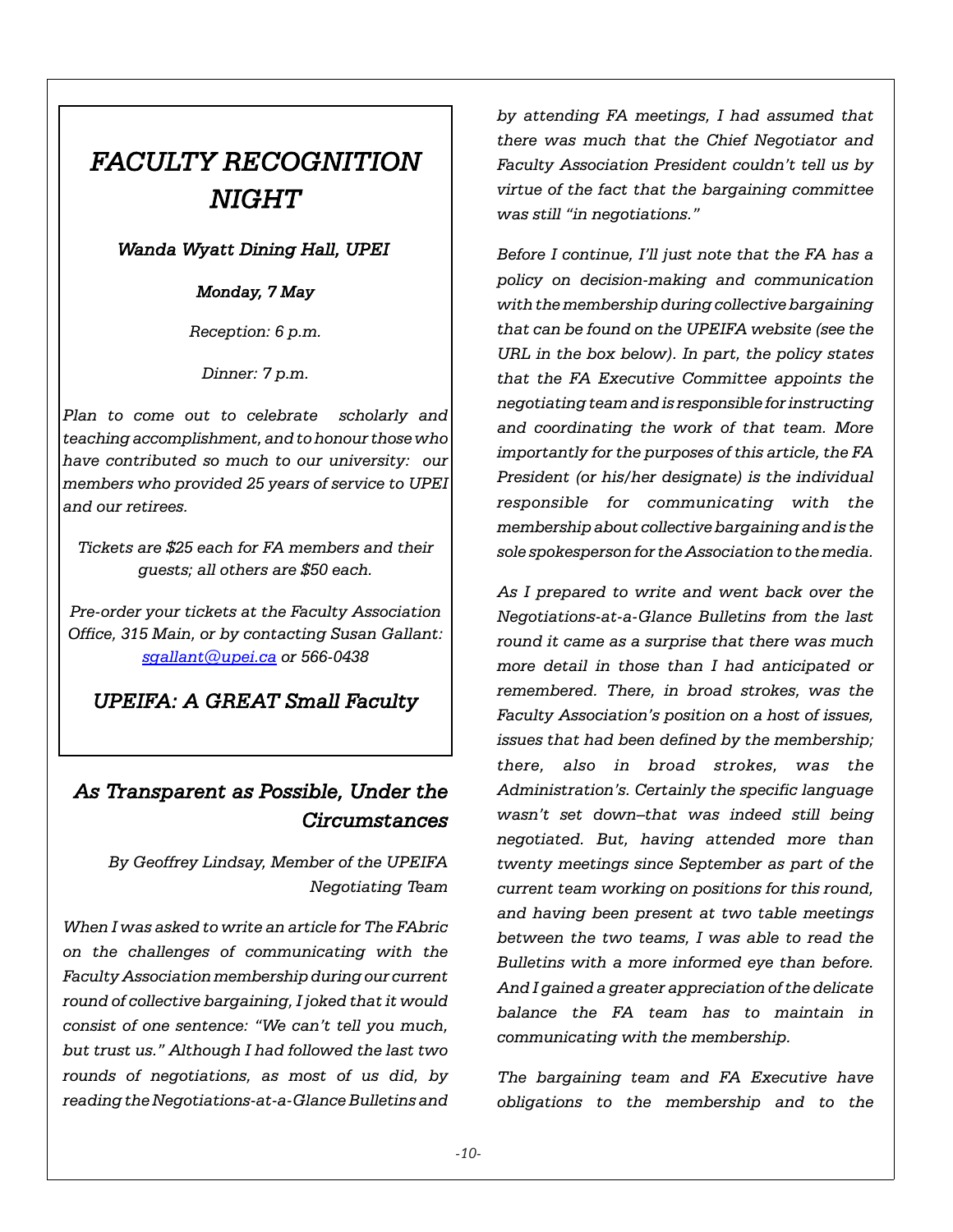*bargaining process. We need to keep members informed about positions we have taken with their guidance and on their behalf, and we need to let them know about the Administration's positions. We also need to inform members about how negotiations are proceeding. Are they going well? Are we encountering unreasonable demands? Is the other side delaying or are they rushing to finish? Through the Bulletins and through Faculty Association meetings, the FA President and Chief Negotiator will try to ensure that you follow us, almost every step of the way.* 

*I say "almost" because the second obligation is to the bargaining process. It's not quite "what happens in Vegas stays in Vegas," but positions advanced at the table are just that, positions, until some agreement has been made or the items removed. When I looked back over the last round's Bulletins, I was reminded of Administration positions–some quite contentious–that were successfully negotiated off the table by our side. And I became aware of positions that we had advocated that were unsuccessful. I doubt very much that the negotiating process would have been improved by the publishing of specific language for the items that were ultimately jettisoned. It likely would have served only to irritate and upset members in the case of Administration proposals, while raising hopes that would be dashed when FA proposals were withdrawn. I believe the same applies to language that ultimately does make its way into the agreement. Until the final package is agreed to by both sides, nothing is final. But we will certainly be reporting regularly on the progress made and looking for feedback from the membership. Since some of the negotiations will take place over the summer, keeping in touch with the membership and getting feedback will be an additional challenge, no doubt, but one we will endeavour to meet.*

*My advice to members who want information about the negotiations is to pay close attention to the Bulletins as they arrive in your email inbox and to attend the Faculty Association meetings called for negotiation updates. The information is all there–in general terms, certainly, but there is enough for a careful reader to understand the issues and what's at stake. We're not hiding anything, holding back, or being deliberately obscure. We're trying to find the right balance between our two obligations. We hope you will understand that and support our Chief Negotiator and Faculty Association President when they ask for support, even if they can't provide the exact language that they find objectionable or the language they ask you to endorse with your votes. What the negotiating team and FA President do intend, however, is to do as much as we can to keep you informed: to be, in other words, as transparent as possible, under the circumstances.*

# *Need to Know More?*

*There are many ways to find out about contract negotiations as they progress through the summer.*

*\* Emailed copies of Negotiations-at-a-Glance Bulletins–sent to your UPEI email address.*

*\* Paper copies of Negotiations-at-a-Glance Bulletins–placed in your UPEI mailbox.*

*\* UPEIFA web page (UPEIFA.org)–accessible any time and contains information of interest to the membership.*

*\* upeifa.org/UPEIFAPolicy\_Decision\_Makingduring\_Collective\_Bargaining\_1\_.prd*

*\* Faculty Association Meetings*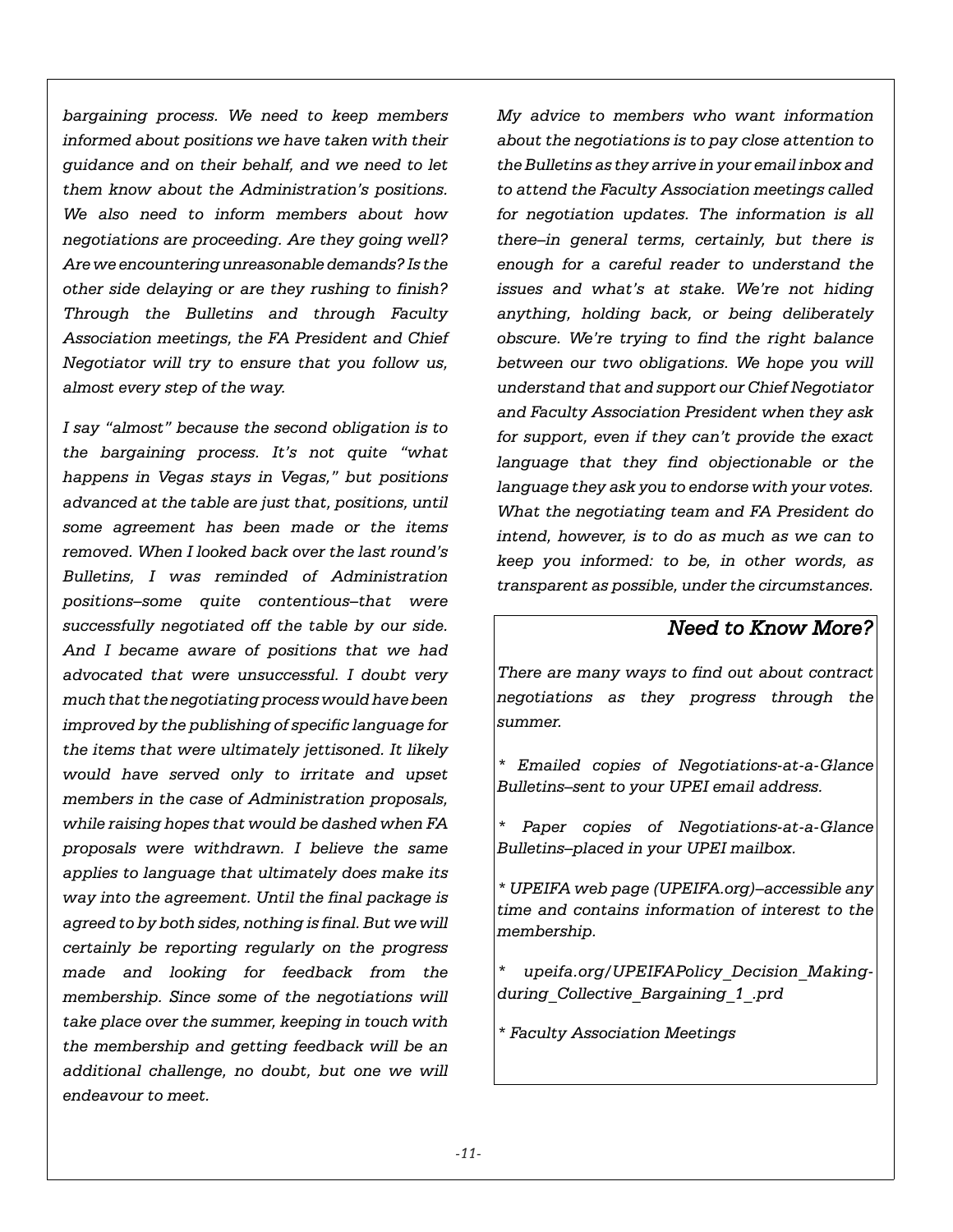# *Why We Became Academics*

#### *By Henry Srebrnik*

*I was recently reading two journal articles, published in Holy Land Studies and the Journal of Palestine Studies in 2006 and 2007 respectively, dealing with the Communist Party of Great Britain, the (pre-1948) Palestine Communist Party, and their positions on the political future of the British Palestine Mandate prior to the creation of Israel.*

*Both articles–no surprise to me, of course–quoted material from my 1995 book London Jews and British Communism, 1935-1945 and from other articles I've published about the British CP and the Anglo-Jewish community. But both of the articles in these two journals also described Lazar Zaidman's role in these events, and quoted him directly, both from my published work but also from documents in the Zaidman Papers.*

*The Zaidman Papers, now housed at the University of Sheffield, didn't "exist" until I discovered them in the basement of the home of his widow Ray, in east London, back in 1978, and used them when writing my PhD thesis. Zaidman, a Jewish Communist, had saved a very large number of manuscripts, pamphlets, publications, reports, and other materials. Many items were internal Communist documents and party minutes, and they were truly a treasure trove. (Back then, the CPGB's own archives in London were closed to non-Communist researchers.) Until then, Zaidman himself was an unknown figure, even to historians of British Communism–I found no mention of him in any academic works published before the 1980s. The Zaidman collection was bought by the University of Sheffield and properly catalogued after I completed my PhD in 1983–my external examiner, Colin Holmes, who taught at Sheffield, arranged for their purchase.*

*It's always exciting to find new material in archives, even about famous people like, say, Churchill or Napoleon. But we already know an enormous amount about them and their role in history. So I must say that I find it immensely gratifying to have, so to speak, brought a previously almost unknown person (to the world outside the CPGB), who was in his own way quite an important figure, "into" history.*

*We should probably do more to bring stories such as this one to the attention of our students. They are among the reasons that so many of us became academics.*

*A very brief description of the Zaidman collection can be found at: http://www.shef.ac.uk/library/special/zaidpape*

# *Life in the Trenches: The Life and Times of a FA Member on the Healthy Campus Committee*

*By Jo-Ann MacDonald*

*FAbric: Why is the FA represented on the Healthy Campus Committee?*

*The Healthy Campus Committee is an example of a Joint Employer/Union Committee that requires Union representation. As a representative appointed by the Executive Committee of the Faculty Association, the FA member represents the interests of the Executive Committee, the Association and its Membership in all Committee activities.* 

*FAbric: How did you become a FA representative member of the Healthy Campus Committee?*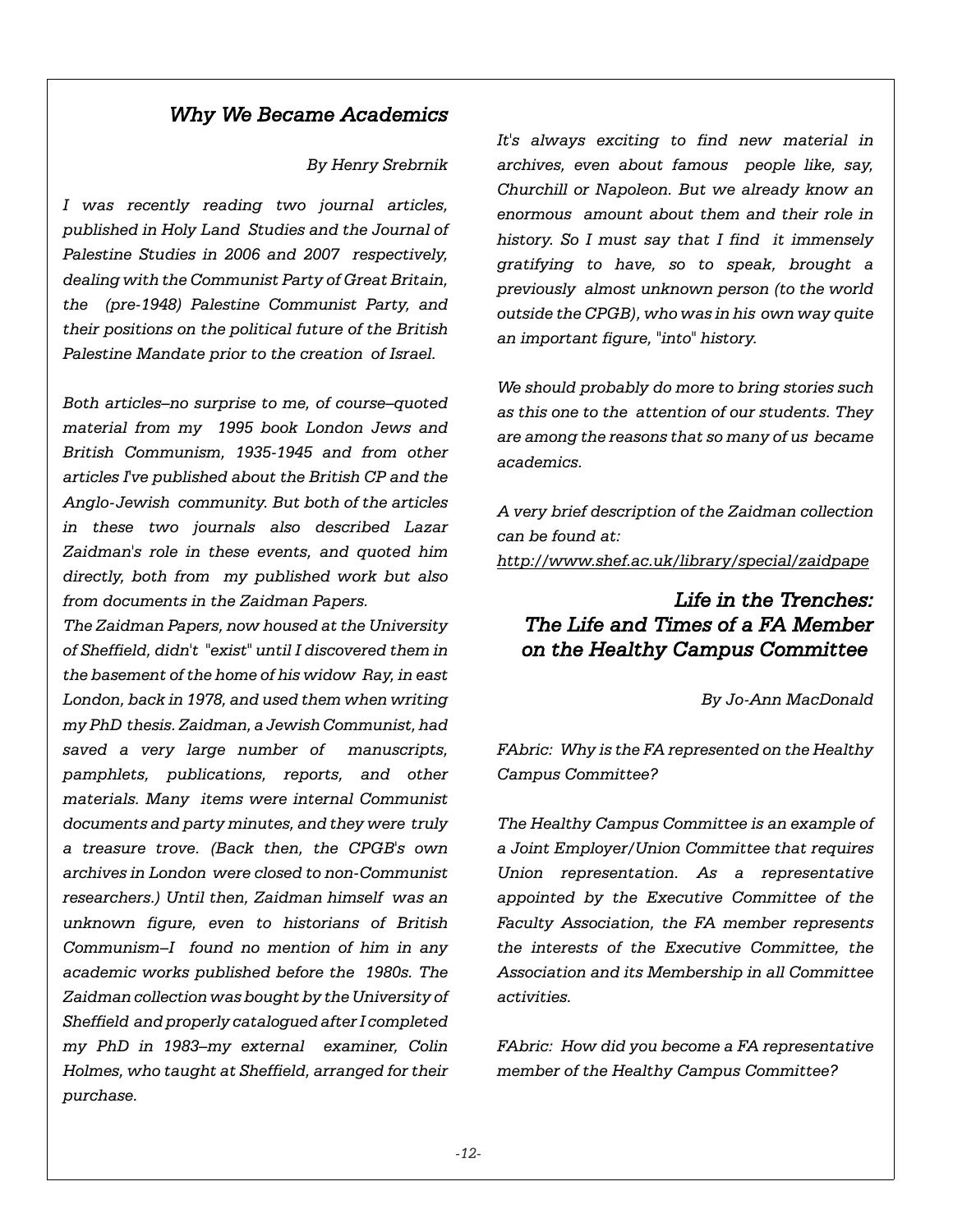*Where does the time go? It's almost two years since I recognized the number from the Engineering Department. I already know what my response will be when I answer the phone. YES Wayne, I can do that. Within a couple of days I was off to the Healthy Campus Committee Workshop, "Building Commitment for Moving Forward" at Stanhope Beach Resort.* 

*FAbric: What is the Healthy Campus Committee and who are its members?*

*The purpose of the Healthy Campus Committee (HCC) is to build capacity within UPEI to apply an integrated, comprehensive and employee-centered workplace health model that highlights leadership engagement and a supportive workplace culture, the enhancement of employee well-being and the prevention of chronic disease and mental illness. In addition the role of the HCC is to:*

*1) Identify healthy workplace issues that are important to university employees;*

*2) Monitor the University's healthy workplace programs and resources;*

*3) Communicate and share feedback with the campus community through, although not limited to, an annual report of progress towards goals;*

*4) Determine and/or recommend relevant healthy workplace initiatives and programs (both internal and external);*

*5) Determine relevant strategies based upon goals, objectives, priorities and best practice; and* 

*6) Encourage employee participation in the Healthy Campus Initiative activities.*

*The Committee Co-Chairs are Rosemary Herbert and Leo Cheverie (CUPE 1870). In addition to myself, Committee Members include Joan Masterson (AVC), Charles Adeyanju (Arts), Edward Gamble (Business), Pamela Kennedy (Education), Jennifer Taylor (Sciences), Gloria McInnis-Perry (Nursing), Neil MacLean (IBEW 1432), James Stavert (CUPE 501), Phil Hooper (Senior Management), Ernie Doiron (Contract Employees), Wendy Carroll, Peggy Leahey, Denise Bustard, Janice Link and Angela Marchbank.*

*FAbric: What were the highlights of your term on the Healthy Campus Committee (HCC)?*

*First it's been a FAbulous experience working shoulder to shoulder with a great group of people who are genuinely interested in the healthiest possible workplace environment. The time we invested upfront to develop our vision, mission, and core values was helpful in guiding the committee's work generally and specifically as we faced the task of multiple revisions to the survey of UPEI's workplace culture and supportive environment. The HCC developed a partnership with Saint Mary's University (SMU) CN Centre for Occupational Health and Safety to conduct the survey. This survey was administered under the direction of Dr. Wendy Carroll, Associate Professor, UPEI School of Business and Dr. Kevin Kelloway, Canada Research Chair, CN Centre for Occupational Health and safety, SMU, in January, 2012. All HCC members encouraged a high level of participation in the survey as we envisioned the possibilities of the results to help inform and assist us in our work in creating a healthy and safe workplace.*

*FAbric: What can we expect from the Healthy Campus Committee (HCC) in the future?*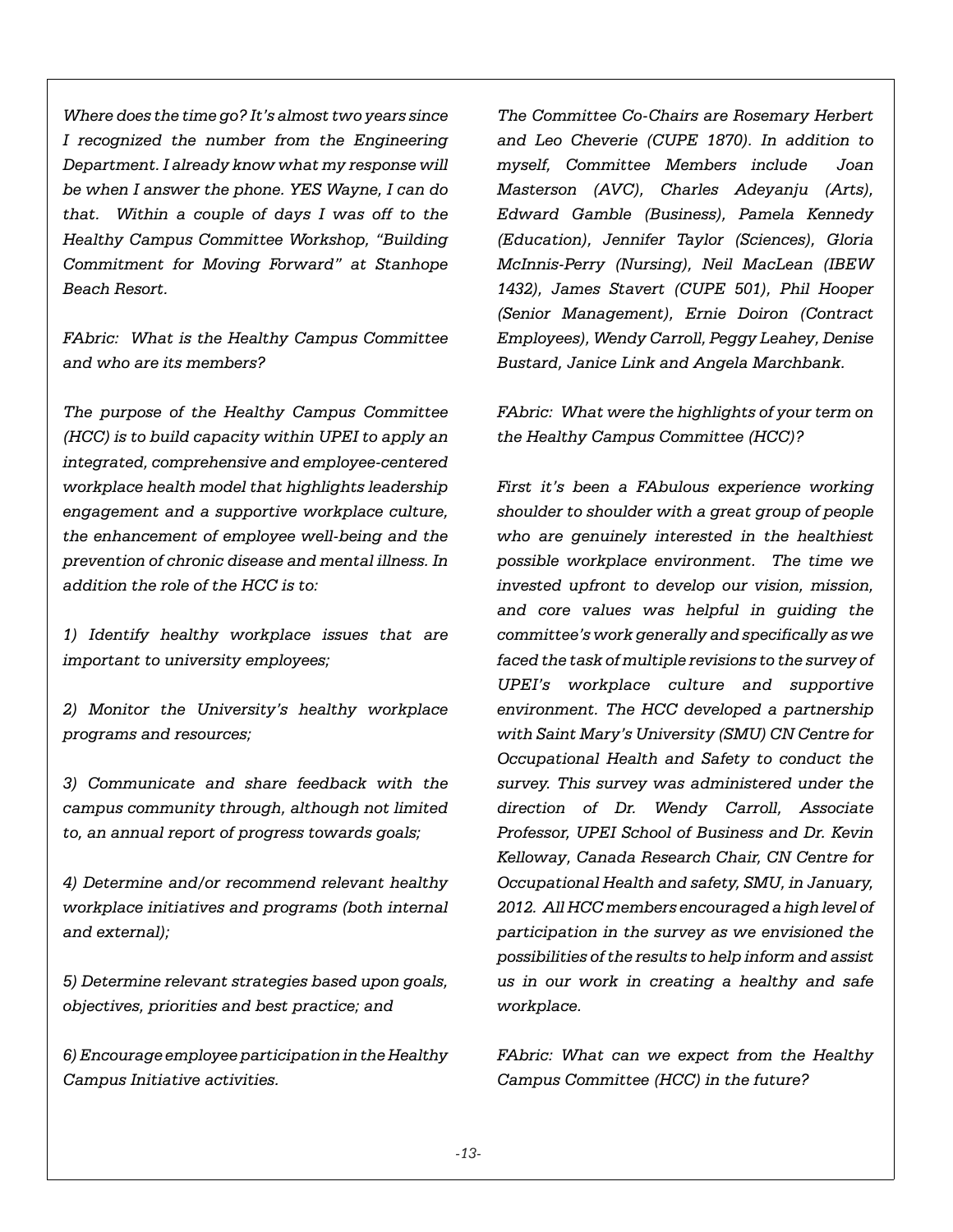*It appears that the HCC is still on track to receive an update from Researcher, Dr. Kevin Kelloway later in April, 2012. It is anticipated that the HCC will communicate the results to the campus community in May/June 2012.* 

# *Great Moments in UPEI History...*

*The UPEIFA would like to commend the following people for their 25 years of dedicated service to the University.*

*David Buck, Classics*

*Pierre Yves Daoust, Pathology/Microbiology Lawrence LeClair, Sociology/Anthropology Jeanne Lofstedt, Health Management Robert Lofstedt, Health Management Arthur Ortenburger, Health Management Andrew Tasker, Biomedical Sciences David Seeler, Companion Animals*

# *Speaker's Corner: Maintaining Order and Fair Access*

*By Chris Vessey*

*There are a number of reasons why a group might employ a Speaker, and indeed, a system of order such as Robert's Rules.Using a Speaker allows the Executive to have a full say–the chair of a meeting normally does not address motions directly, and normally votes only when their vote would change the final outcome of a motion under question. The rule set which is chosen, and enforced by the Speaker, serves to regulate debate and ensure that everyone gets a fair chance to speak.*

*Specifically, the Speaker has the obligation to*

*moderate that debate, and has the privilege of granting the floor–that is, recognizing someone who wishes to speak and giving them the privilege of doing so, uninhibited and unimpeded (with the notable exceptions of things like Points of Order, or Points of Personal Privilege).*

*In performing this moderation, the Speaker keeps a tally of who has spoken–either formally, on paper, or informally (in her or his own skull!) The Speaker should give priority to new requests to speak over those who have already spoken. This is why the Speaker will identify (often by pointing) the person who next shall have the floor.*

*It is also the duty of the Speaker to limit those who might monopolize the floor. An example:*

*Person X: "Mr. Speaker, I would like to ask Person Y if they can explain, then, why this expenditure was made?"*

*Person Y: "Of course–it was because ... (insert reason here). Does that answer your question?*

*Person X: "Yes, but I'd also like to ask . . . "*

*As you can see, Person X is attempting to "tag on" a second question when, in fact, their first question was completely answered. Often, someone will claim their question was unanswered, but then proceed to ask a second unrelated question–a tactic which attempts to confuse the issue and permit repeat questioning.*

*It is the duty of the Speaker to interrupt the attempt, and to indicate that Person X no longer has the floor, their question having been answered, and to grant the floor to someone else. This keeps the debate as a flow between all interested members, and not a public conversation between two individuals.*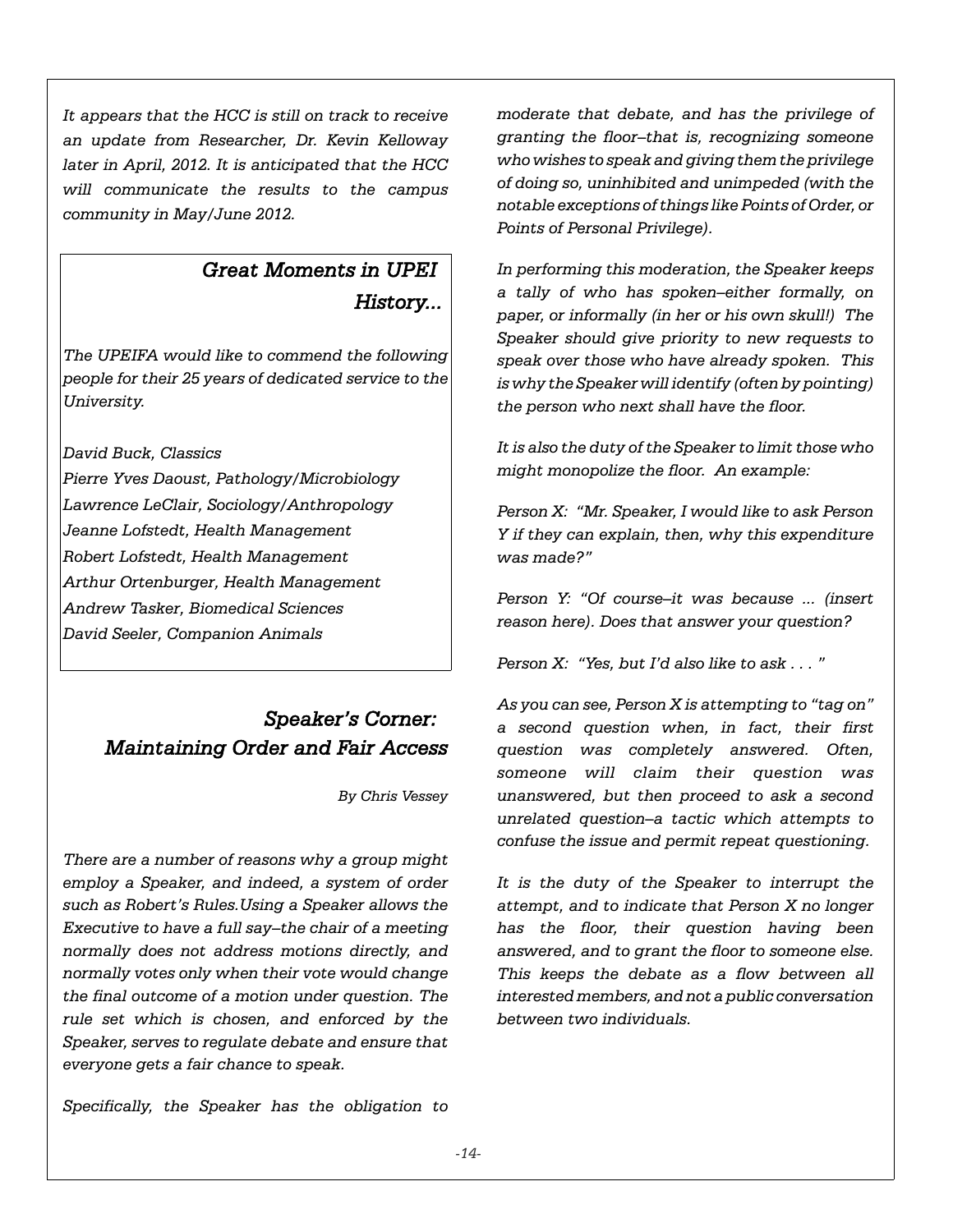# *Collective Agreement Dates to Remember, May 2012 - September 2012*

*The Collective Agreement for Bargaining Unit #1 is outlined in what has become known as the "Red Book" (a copy of the Collective Agreement is also available on-line from the UPEIFA website, www.upeifa.org). For your convenience, dates important for the coming months are outlined here.*

# *May 1:*

*E2.10.1 f) iii) Newly elected members of the URC begin their terms on May 1.*

*H3.7 Members engaged in external employment shall, by May 1 each year, inform their Department Chair and Dean, or University Librarian, as appropriate, of the nature and time devoted to these activities conducted in the previous calendar year.*

## *Prior to May Board meeting:*

*E2.11.1 President makes recommendation [on promotion] to Board prior to the May meeting of the Board.*

## *Following May Board meeting:*

*E2.11.2 The President will notify the candidate [for promotion] in writing, of the Board's decision.*

## *By May 31:*

*E1.4.3/E6.1 By May 31 each year, non-tenured Faculty Members and term and probationary Librarians shall provide a current curriculum vitae and a concise, written report of their activities for the past year.*

*E1.4.3/E6.2 By May 31 every third year, tenured Faculty Members and permanent Librarians shall provide a current curriculum vitae and a concise written report of their activities for the past three years.*

#### *June 1:*

*B3.1 b) ... Department Chair to assume duties on June 1.*

## *June 15:*

*E2.5.3.1 Applications for promotion shall be made in a letter to the Department Chair no later than June 15 of the year in which consideration is initiated.*

#### *June 30:*

*E1.4.4/E6.5 By June 30 of the year in which the report [of activities] is received, the Chair (or Dean, appropriate) or University Librarian, as appropriate, shall meet with the Member to discuss the report and directions that might be taken by the Member and the Department/Library for continued professional development.*

*E2.6.2/E2.8.1 The DRC must complete its meetings on all tenure/promotion applications and combined tenure/promotion applications and make recommendations to the URC by June 30.*

*E7.10.1 The Librarian Review Committee must complete its meetings on all permanency applications and make recommendations to the URC by June 30.*

## *July 1:*

*E2.5.3.1 The Chair shall advise the Department, Dean, and the VP Academic of any application for promotion or accelerated promotion by July 1.*

## *August 1:*

*E2.4.3.3/E7.8.12.3 The decisions regarding deferral*